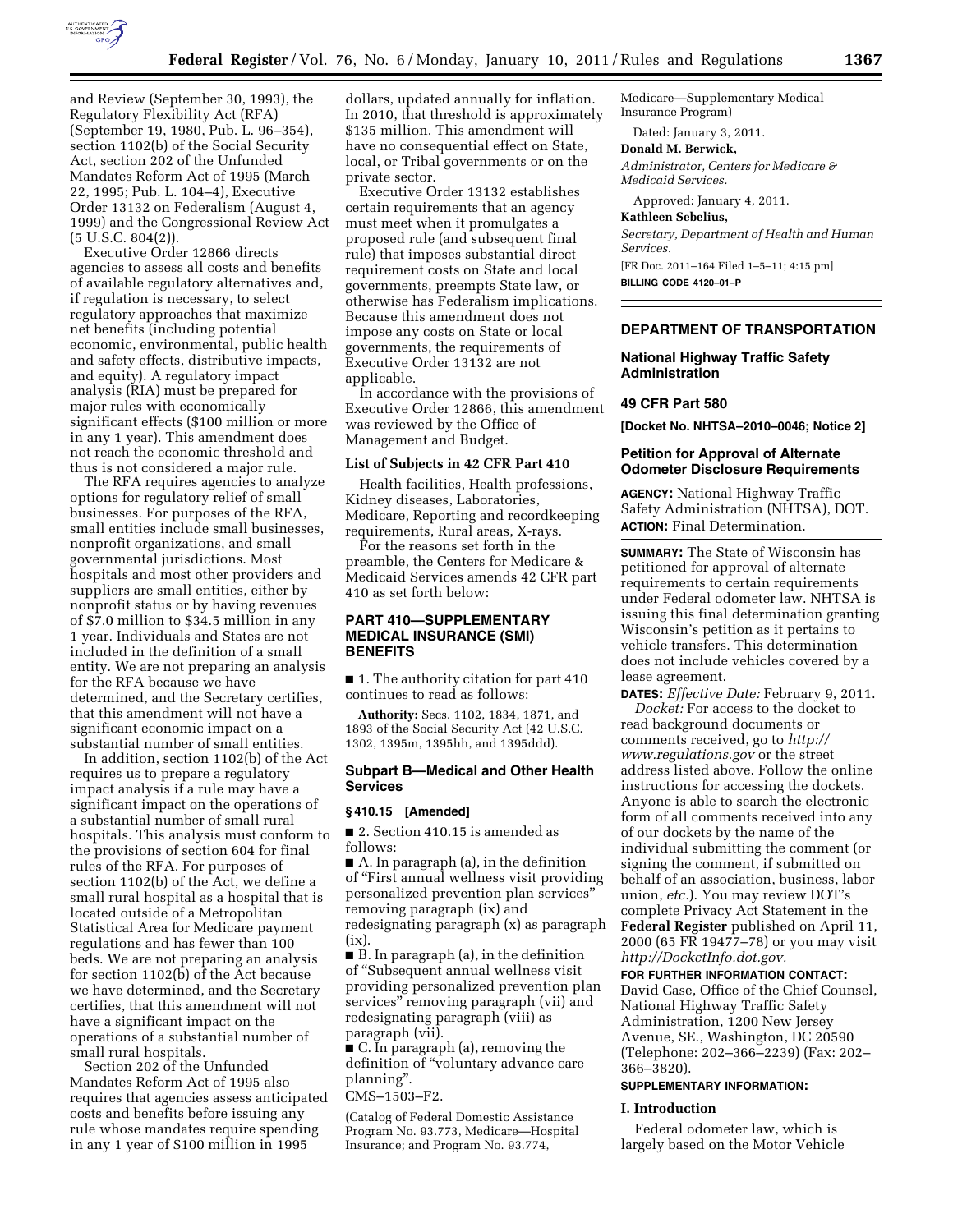Information and Cost Savings Act (Cost Savings Act)<sup>1</sup> and the Truth in Mileage Act of 1986<sup>2</sup>, as amended (TIMA), contains a number of provisions to limit odometer fraud and assure that the purchaser of a motor vehicle knows the true mileage of the vehicle. The Cost Savings Act requires the Secretary of Transportation to promulgate regulations requiring the transferor (seller) of a motor vehicle to provide a written statement of the vehicle's mileage registered on the odometer to the transferee (buyer) in connection with the transfer of ownership. This written statement is generally referred to as the odometer disclosure statement. Further, under TIMA, vehicle titles themselves must have a space for the odometer disclosure statement, and States are prohibited from licensing vehicles unless a valid odometer disclosure statement on the title is signed and dated by the transferor. Titles must also be printed by a secure printing process or other secure process. TIMA also contains specific disclosure provisions on transfers of leased vehicles. Federal law also contains document retention requirements for motor vehicle dealers and lessors.

TIMA's motor vehicle mileage disclosure requirements apply in a State unless the State has alternative requirements approved by the Secretary. The Secretary has delegated administration of the odometer program to NHTSA. A State may petition NHTSA for approval of such alternate odometer disclosure requirements.

The State of Wisconsin has petitioned NHTSA for approval of alternate odometer disclosure requirements under TIMA. The Wisconsin Department of Transportation (WisDOT) proposes a paperless electronic title transfer scheme, described more fully in section IV, similar to the Commonwealth of Virginia's alternate odometer disclosure program, approved by NHTSA on January 2, 2009. 74 FR 643, 650 (January 7, 2009). Wisconsin's program will not apply to, or in lieu, of the provisions of Federal odometer law related to, transactions involving at least one outof-State party.3

With limited exceptions, NHTSA initially determined that Wisconsin's proposal satisfied Federal odometer law, and proposed granting Wisconsin's petition on the condition that it amend its program or demonstrate that it meets the requirements of Federal law. *See* 75

FR 20965 (April 22, 2010). To gain final approval, Wisconsin was required to demonstrate that its program conforms to Federal odometer law disclosure requirements specifying that an odometer disclosure statement, including the brand, be made at the time of transfer when the seller is unavailable.4 NHTSA's Initial Determination also asked Wisconsin to address aspects of its e-Odometer program relating to transfer of leased vehicles. As addressed below, Wisconsin will submit a separate petition regarding transfer of leased vehicles. After careful consideration of comments, and the entire record, NHTSA is granting Wisconsin's petition for title transfers other than those involving a lease agreement. NHTSA's analysis is set forth below in Section VI.

# **II. Statutory Background**

NHTSA reviewed the statutory background of Federal odometer law in its consideration and approval of Virginia's petition for alternate odometer disclosure requirements. *See*  73 FR 35617 (June 24, 2008) and 74 FR 643 (January 7, 2009). The statutory background of the Cost Savings Act and TIMA, and the purposes behind TIMA, are discussed at length in NHTSA's Final Determination granting Virginia's petition. 74 FR 643, 647–48. A brief summary of the statutory background of Federal odometer law and the purposes of TIMA follows.

In 1972, Congress enacted the Cost Savings Act, among other things, to prohibit tampering of odometers on motor vehicles and to establish certain safeguards for the protection of purchasers with respect to the sale of motor vehicles having altered or reset odometers. *See* Public Law 92–513, section 401, 86 Stat. 947, 961–63 (1972). The Cost Savings Act required that, under regulations to be published by the Secretary, the transferor of a motor vehicle provide a written vehicle mileage disclosure to the transferee, prohibited odometer tampering and provided for enforcement. *See Id.* at section 408, 86 Stat. at 947. Section 408 states that the Secretary shall prescribe rules requiring any transferor of a motor vehicle to provide a written disclosure to the transferee that includes the cumulative mileage on the odometer and if the odometer reading is known to be different than the miles the vehicle has actually traveled, a statement that the actual mileage is unknown. In general, the purpose for the disclosure

4*See* Section 408 of the Cost Savings Act, recodified at 49 U.S.C. 32705, and 49 CFR 580.5(c). was to assist purchasers to know the true mileage of a motor vehicle.

A major shortcoming of the odometer provisions of the Cost Savings Act was that they did not require that the odometer disclosure statement be on the title. In a number of States, they were on separate documents that could be altered easily or discarded and did not travel with the title. *See* 74 FR 644. Consequently, the disclosure statements did not necessarily deter odometer fraud employing altered documents, discarded titles, and title washing. *Id.* 

Congress enacted TIMA in 1986 to address the Cost Savings Act's shortcomings. It amended the Cost Savings Act to prohibit States from licensing vehicles after transfers of ownership unless the new owner (transferee) submitted a title from the seller (transferor) containing the seller's signed and dated statement of the vehicle's mileage, as previously required by the Cost Savings Act. *See*  Public Law 99–579, 100 Stat. 3309 (1986); 74 FR 644 (Jan. 7, 2009). TIMA also prohibits the licensing of vehicles for use in any State unless the title issued to the transferee is printed using a secure printing process or other secure process, indicates the vehicle mileage at the time of transfer, and contains additional space for a subsequent mileage disclosure by the transferee when it is sold again. *Id.* Other provisions created similar safeguards for leased vehicles.

TIMA added a provision to the Cost Savings Act that, with the approval of the Secretary of Transportation, allows States to have alternate requirements to those required under TIMA respecting the disclosure of mileage. It amended Section 408 of the Cost Savings Act to add a new subsection (f), which provided that the requirements of subsections (d) and (e)(1) respecting the disclosure of motor vehicle mileage when motor vehicles are transferred or leased shall apply in a State unless the State has in effect alternate motor vehicle mileage disclosure requirements approved by the Secretary. Subsection (f) provided further that the Secretary shall approve alternate motor vehicle mileage disclosure requirements submitted by a State unless the Secretary determines that such requirements are not consistent with the purpose of the disclosure required by subsection (d) or (e), as the case may be.

In 1988, Congress amended section 408(d) of the Cost Savings Act to permit the use of a secure power of attorney in circumstances where the title was held by a lienholder. The Secretary was required to publish a rule to implement the provision. *See* Public Law 100–561

<sup>1</sup>Public Law 92–513, 86 Stat. 947, 961 (1972). 2Public Law 99–579, 100 Stat. 3309 (1986).

<sup>3</sup> It also does not apply to disclosures by power of attorney where the title is held by a lien holder because, in Wisconsin, lienholders do not hold the vehicle title.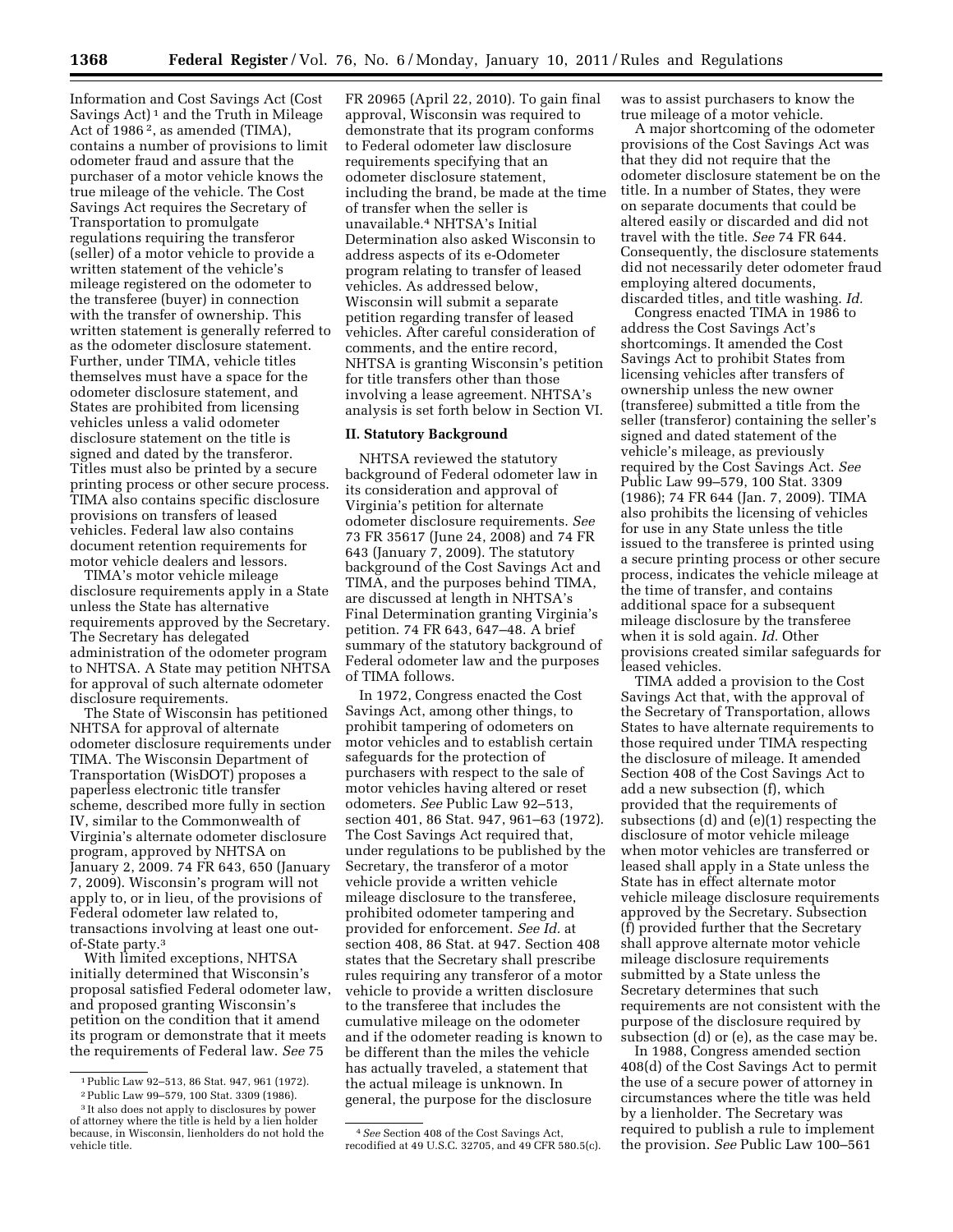section 40, 102 Stat. 2805, 2817 (1988), which added Section 408(d)(2)(C). In 1990, Congress amended section 408(d)(2)(C) of the Cost Savings Act. The amendment addressed retention of powers of attorneys by States and provided that the rule adopted by the Secretary not require that a vehicle be titled in the State in which the power of attorney was issued. *See* Public Law 101–641 section 7(a), 104 Stat. 4654, 4657 (1990).

In 1994, in the course of the recodification of various laws pertaining to the Department of Transportation, the Cost Savings Act, as amended, was repealed, reenacted, and recodified without substantive change. *See* Public Law 103–272, 108 Stat. 745, 1048–1056, 1379, 1387 (1994). The odometer statute is now codified at 49 U.S.C. 32701 *et seq.* In particular, Section 408(a) of the Cost Savings Act was recodified at 49 U.S.C. 32705(a). Sections 408(d) and (e), which were added by TIMA (and later amended), were recodified at 49 U.S.C. 32705(b) and (c). The provisions pertaining to approval of State alternate motor vehicle mileage disclosure requirements were recodified at 49 U.S.C. 32705(d).

#### **III. Statutory Purposes**

As discussed above, the Cost Savings Act, as amended by TIMA in 1986, states that NHTSA ''shall approve alternate motor vehicle mileage disclosure requirements submitted by a State unless the [NHTSA] determines that such requirements are not consistent with the purpose of the disclosure required by subsection (d) or (e) as the case may be.'' (Subsections 408(d), (e) of the Cost Savings Act were recodified to 49 U.S.C. 32705(b) and (c)). In light of this provision, we now turn to our interpretation of the purposes of these subsections as germane to Wisconsin's petition.

Our Final Determination granting Virginia's petition for alternate odometer disclosure requirements identified the purposes of TIMA germane to petitions for approval of odometer disclosure requirements that did not include disclosures involving leased vehicles or disclosures by power of attorney.5 74 FR 643, 647–48 (January 7, 2009). A brief summary of the purposes identified in the Virginia Final Determination follows. In the Initial Determination of Wisconsin's petition,

the Agency identified the purposes of TIMA relevant to odometer disclosures for transfer of leased vehicles. 75 FR 20972–73. Since, as explained below, Wisconsin has indicated that it will submit a separate petition regarding transfer of leased vehicles, the purposes of TIMA relevant to leased vehicles are not discussed here.

One purpose of TIMA is to assure that the form of the odometer disclosure precludes odometer fraud. 74 FR 647. To prevent odometer fraud facilitated by disclosure statements that were separate from titles, TIMA required mileage disclosures to be on a secure vehicle title instead of a separate document. These titles also had to contain space for the seller's attested mileage disclosure and a new disclosure by the purchaser when the vehicle was sold again. This discouraged mileage alterations on titles and limited opportunities for obtaining new titles with lower mileage than the actual mileage. *Id.* 

A second purpose of TIMA is to prevent odometer fraud by processes and mechanisms making odometer mileage disclosures on the title a condition of any application for a title and a requirement for any title issued by a State. 74 FR 647. This provision was intended to eliminate or significantly reduce abuses associated with lack of control of the titling process. *Id.* 

Third, TIMA sought to prevent alterations of disclosures on titles and to preclude counterfeit titles through secure processes. 74 FR 648. In furtherance of these purposes, paper titles (incorporating the disclosure statement) must be produced using a secure printing process or protected by ''other secure process.'' 6 *Id.* 

A fourth purpose is to create a record of vehicle mileage and a paper trail. 74 FR 648. The underlying purposes of this record and paper trail were to better inform consumers and provide mechanisms for tracing odometer tampering and prosecuting violators. TIMA's requirement that new applications for titles include signed mileage disclosure statements on the titles from the prior owners creates a permanent record that is easily checked by subsequent owners or law

enforcement officials. This record provides critical snapshots of vehicle mileage at every transfer, which are the fundamental links of this paper trail.

Finally, the general purpose of TIMA is to protect consumers by assuring that they receive valid representations of the vehicle's actual mileage at the time of transfer based on odometer disclosures. 74 FR 648.

### **IV. The Wisconsin Program**

As explained in NHTSA's Initial Determination, Wisconsin petitions for approval of alternate odometer disclosure requirements. 75 FR 20965, 20967 (Apr. 22, 2010). Wisconsin requests alternate disclosure requirements for motor vehicle private party (including motor vehicle dealers) transfers, including transactions involving a lienholder.7 Wisconsin's petition included a request for alternate odometer disclosure requirements for transactions involving leased vehicles but, as explained below, Wisconsin states that it will submit a separate petition addressing electronic odometer disclosure for leased vehicle transfers.

Recent Wisconsin legislation establishes that the title, title application, and other specified information maintained by the DMV in its database are the original and controlling title records for a vehicle. *See* Wis. Stat. Ann. § 342.01(2)(ac) *and*  § 342.09(4) (2009). Wisconsin proposes creating an electronic odometer statement (e-Odometer) residing in the WisDOT Department of Motor Vehicles (DMV) database as the official odometer statement. Under the proposal, a distinct e-Odometer system will be created to accept and maintain e-Odometer statements as stand-alone electronic records, separate from an electronic title. E-Odometer statements will be linked to, and become part of the title record in the DMV database. The DMV's titling system will automatically link the e-Odometer statements to a vehicle's title whenever an electronic title transaction occurs, and a title transfer could not be completed unless proper odometer disclosure is entered in the e-Odometer record. According to Wisconsin's petition, if a paper title is needed, the DMV will print it on secure paper with the odometer disclosure

<sup>5</sup>Since Virginia's program did not cover disclosures involving leased vehicles or disclosures by power of attorney, the purposes of Sections  $408(d)(2)(C)$  and  $408(e)$  of the Cost Savings Act, as amended, were not germane and were not addressed in the notice approving the Virginia program. *See* 74 FR 647 n. 12.

<sup>6</sup>Congress intended to encourage new technologies by including the language ''other secure process.'' The House Report accompanying TIMA noted that '' 'other secure process' is intended to describe means other than printing which could securely provide for the storage and transmittal of title and mileage information.'' H.R. Rep. No. 99– 833, at 33 (1986). ''In adopting this language, the Committee intends to encourage new technologies which will provide increased levels of security for titles.'' *Id. See also* Cost Savings Act, as amended by TIMA, section 408(d), recodified at 49 U.S.C. 32705(b).

<sup>7</sup>Under Wisconsin law, a lienholder does not physically possess the title to the vehicle; the title remains with the vehicle owner. Thus, Wisconsin does not permit odometer disclosure by power of attorney when title is held by a lienholder and does not petition for alternate requirements regarding odometer disclosure by power of attorney. Wisconsin does accept a written odometer disclosure by power of attorney from an out-of-state party that registers the vehicle in Wisconsin.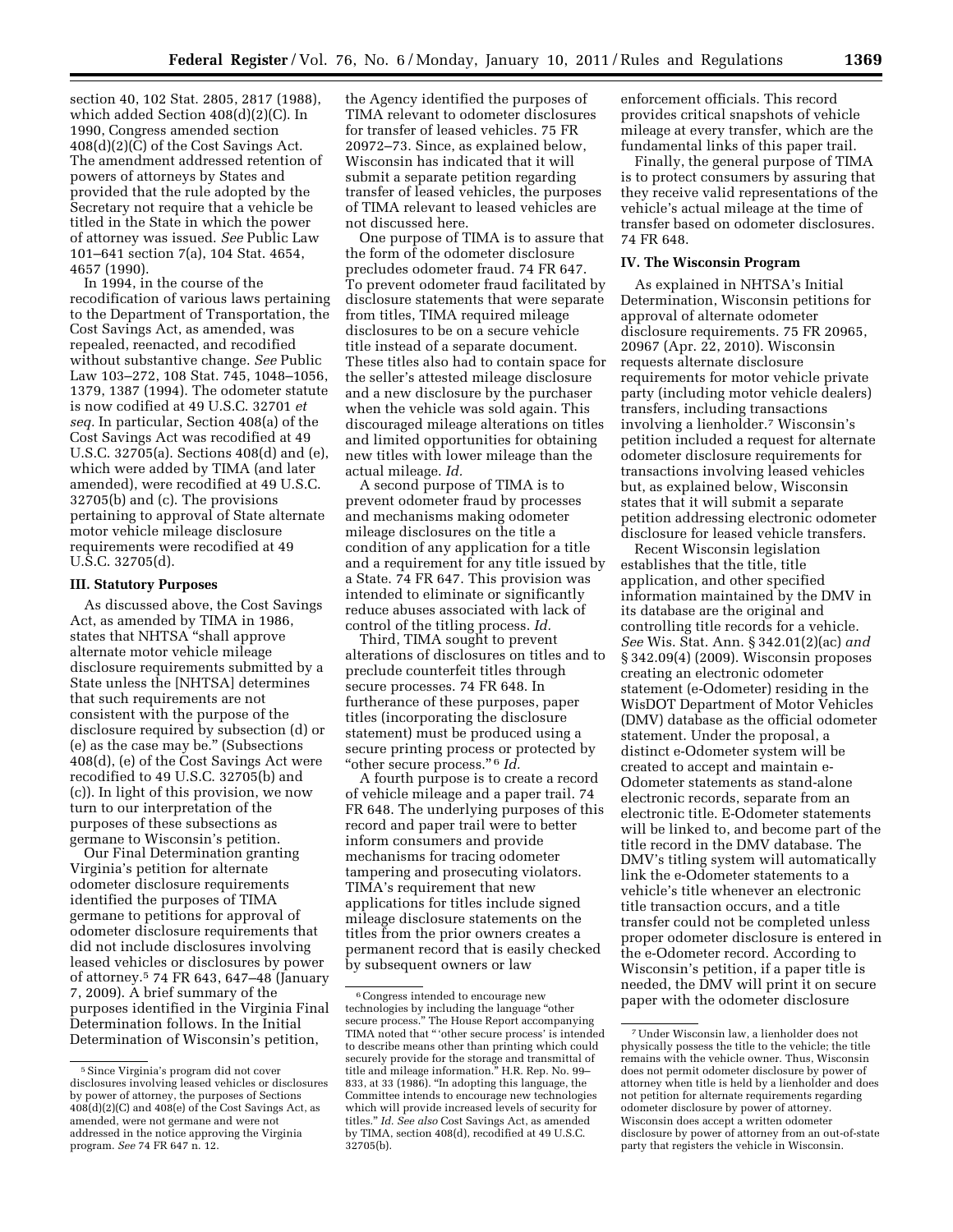statement in the proper location and format.

Wisconsin's original petition encompassed transfers of leased vehicles. In the Initial Determination, NHTSA raised questions about this aspect of Wisconsin's program. In its comments on that Determination, Wisconsin stated that lessee odometer disclosure would be addressed in the second implementation phase, and that the State would consult with NHTSA. Wisconsin asked that NHTSA approve its petition with the understanding that Wisconsin would consult with NHTSA to satisfy all requirements. If NHTSA is unable to approve the State's petition with that provision, the State requested approval of the petition except for the lessor/lessee transaction process. The State would expect to file a separate petition for approval of the lessor/lessee transaction in the future. NHTSA cannot approve a petition or part of a petition on the basis of future consultations. As a result, NHTSA is unable to grant Wisconsin's petition as it pertains to transfers of vehicles involving a lease agreement. This is without prejudice for Wisconsin to develop e-Odometer provisions for the transfer of leased vehicles in a future phase of its implementation plan and to petition NHTSA for approval of electronic leased vehicle odometer disclosure in the future. We will not discuss Wisconsin's proposal for leased vehicles below.

# *A. Overview of Wisconsin's Electronic Titling System*

Wisconsin has implemented a titling system that permits individuals, organizations and businesses (collectively, DMV Customers) to process vehicle title transactions electronically through its automated processing partnership system (APPS) program. *See* Wis. Admin. Code § Trans 1565.01. Under APPS, a vendor 8 approved by the DMV 9 creates a computer system to link or interface DMV customers with the DMV database. The link permits the DMV customer to

access the DMV database and conduct authorized title transactions.

In order to gain direct access to the DMV's database under the vendor system, a DMV customer must enter into an agreement with an approved vendor, obtain DMV approval to process title transactions, and enter into a contract with the DMV. To maintain system security and integrity, employees of DMV customers using the interface will have to submit a signed affidavit to the DMV before accessing the system. Once the DMV customer complies with these requirements, the DMV customer will be able to perform authorized title transactions directly within the DMV's system.

Currently, Wisconsin requires motor vehicle dealers to electronically process title transactions for vehicles that they sell. *See* Wis. Stat. Ann. § 342.16(1)(a) and (am) (2009); Wis. Admin. Code § Trans 141.01. Motor vehicle dealers can perform electronic titling transactions through APPS or through an Internet-based interface with the DMV, known as e-MV11. In order to process title transactions using the e-MV11, a DMV customer must apply to the DMV by submitting an application setting forth the name, address and contact of the entity and providing the names and access authority of employees performing title transactions. After setting up the required security protocols, the DMV customer can enter the appropriate title transaction.10 Also, under Wisconsin's electronic titling program, motor vehicle dealers are required to maintain and keep their title transactions records, including odometer disclosure statements, for five years. *See* Wis. Admin. Code § Trans 141.08(2).

According to Wisconsin's petition, the electronic titling program will be expanded to include other persons, businesses, and organizations. These businesses and organizations, such as

5. DMV odometer corrections on title;

6. Involuntary liens from towing/storage, landlord, or mechanic;

8. Private sales where title is processed by DMV agent or financial institution;

9. Lessee to lessor statement upon relinquishing a leased vehicle; and

10. Private sales using e-MVPublic.

lienholders or auction companies, will conduct electronic title transactions through APPS. Individuals conducting private sales of unencumbered vehicles will eventually have the ability to perform title transfer and odometer disclosure through an Internet-based application called e-MVPublic.

#### *B. Wisconsin's e-Odometer Program*

Wisconsin asserts that e-Odometer entries will provide a virtual replacement of existing secure paper odometer disclosure statements for vehicle transactions. Under Wisconsin's proposal, the e-Odometer system will be a unique electronic application within Wisconsin's electronic title transfer system. Although the e-Odometer entry will be a stand-alone secure electronic record, it will be safely and securely electronically linked to the electronic title record of the vehicle by the vehicle identification number (VIN) and become part of the vehicle title. Title transfer could not occur unless the transferor and transferee, or other authorized persons such as dealer employees, perform the required disclosure and acceptance through the e-Odometer system. Once the odometer disclosure and acceptance is completed, the statement is stored in the e-Odometer system and linked to the electronic title record by the VIN.

The petition states that the following information will be stored in the secure e-Odometer record:

1. VIN;

2. Description of the vehicle by make, model, model year and body type;

3. Odometer reading and date of the reading;

4. The Brand (actual, not actual or exceeds limits of odometer);

5. Name, address of person disclosing odometer reading (must match the transferor);

6. Name, address of person accepting odometer reading (must match the transferee); and

7. Statement reference to Federal law requirement and potential penalties.

Some of the e-Odometer information and other vehicle information will be available to DMV personnel through a DMV vehicle inquiry function, while limited information will be available to the public through a public inquiry function. The information available to DMV personnel includes:

- 1. Vehicle description;
- 2. Title owner information;
- 3. Brands, if any;
- 4. Most current odometer reading, status and date recorded;

5. Odometer reading, status and record date history;

6. Lien information; and

<sup>&</sup>lt;sup>8</sup> According to Wisconsin's petition, a "vendor" is a person, business or organization that contracts with the DMV to provide a host computer system by which agents may obtain access to specified information services. Wis. Admin. Code § Trans 156.02(8). An approved vendor must work with Wisconsin's DMV to develop an automated interface software application that meets the automated interface specifications prescribed by DMV. Wis. Admin. Code § Trans 156.03(4).

<sup>&</sup>lt;sup>9</sup> In order to become an approved vendor, an entity must submit an application with certain information to DMV, submit an approved implementation plan, work with DMV to meet the automated interface specifications prescribed by DMV and execute a contract with DMV.

<sup>10</sup>According to Wisconsin's petition, authorized transactions for amending an electronic odometer record are or will be:

<sup>1.</sup> Dealer sales to private buyers, including purchases and trade-ins from private buyers;

<sup>2.</sup> Dealer reassignments to other dealers; 3. Consignor statement when consigning a vehicle for sale;

<sup>4.</sup> Dealer or auction purchase of out-of-state vehicle and subsequent sale of vehicle with Wisconsin title (Wisconsin could produce a secure paper title for use by the other State.);

<sup>7.</sup> Repossessions;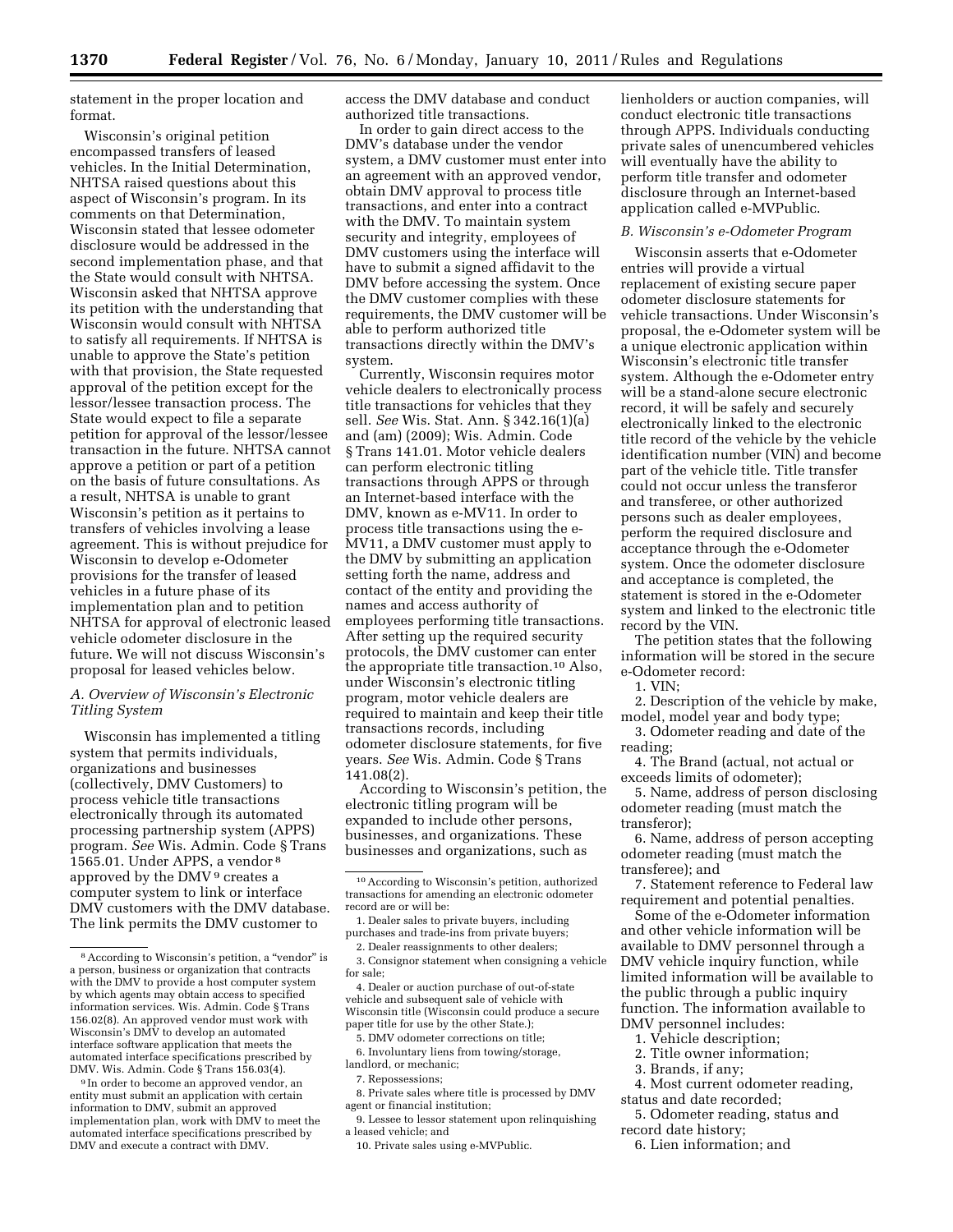7. Owner in possession of the vehicle. The publicly available information includes:

1. Vehicle description;

2. Most current odometer reading, status and date recorded;

3. Brands, if any; and

4. Lien information.

Wisconsin's petition states that creation of or amendments to e-Odometer records will be possible only when titles are transferred in the course of authorized transactions by authorized persons.

# *C. Wisconsin e-Odometer Implementation Schedule*

Wisconsin plans to implement its e-Odometer program in three phases. Because motor vehicle dealers are already required to complete title transactions electronically, Wisconsin intends to begin the e-Odometer program with these dealers. *See* Wis. Stat. Ann. § 342.16(1)(a) and (am) (2009); Wis. Admin. Code § Trans 141.01. The second phase will implement e-Odometer in title transfers involving lienholders, motor vehicle auctions, and vehicle repossessions. The final phase will implement e-Odometer in transfers of unencumbered motor vehicles between private individuals. Phase two and three are still under development and Wisconsin has not provided an estimated implementation schedule. According to the petition, during phase-in, some odometer disclosure transactions will be electronic but some will continue to be on the secure paper title and secure paper odometer statement.

1. Phase One: e-Odometer in Dealer Transactions

Wisconsin's petition states e-Odometer will apply first to motor vehicle transfers through motor vehicle dealers. During this phase, eligible title transactions include reassignments among dealers, consignments, and retail sales. In order to complete a transaction, there must be an odometer disclosure and acceptance of the odometer statement. The odometer disclosure and acceptance will be permitted between the following persons: (1) Authorized dealer personnel and an individual buyer; (2) an individual seller trading in a vehicle and authorized dealer personnel; (3) authorized dealer personnel in the case of dealer reassignments; and (4) an individual vehicle owner and an authorized person on behalf of a consignee in the case of vehicle consignment. According to Wisconsin, the identities of all persons involved will be verified and

authenticated through the DMV's processes.

Under Wisconsin's plan, dealer title transfer transactions will be completed through an APPS's vendor interface application or the e-MV11 Internetbased application. During these title transfer transactions, e-Odometer forms will be imported into the transaction and completed by the authorized persons.

2. Phase 2: e-Odometer in Title Transactions between Private Parties Involving Lienholders and Other Commercial Entities

Wisconsin's petition states that the second phase will incorporate e-Odometer procedures into title transfers in a number of circumstances, including between private parties when there is a lien on the vehicle. These title transactions will be processed by the financial institution holding the lien. During this phase, e-Odometer will be available to the financial institution through the APPS application or an application WisDOT develops for these lenders. Because lienholders do not possess titles under Wisconsin law, a satisfied lienholder will access e-Odometer to electronically release the lien to allow production of a clear title. To facilitate this process, e-Odometer forms will be available to buyers and sellers through an Internet application allowing completion of the required odometer disclosures and acceptances.

During this second phase, Wisconsin also plans to incorporate use of the e-Odometer system into title transfers involving motor vehicle auctions, involuntary vehicle transfers (*i.e.*  involuntary liens and repossessions), corrections to odometer information on titles, and other transactions involving secure odometer statements.

#### 3. Phase 3: e-Odometer in Private Sales

The last phase of Wisconsin's program will incorporate e-Odometer entries into private sales of unencumbered vehicles. The title transfer will be conducted through an on-line application called e-MVPublic.11 For private transfers of motor vehicles, odometer disclosure and acceptance will be accomplished by the seller and buyer through e-MVPublic once their identities are verified by DMV processes.

# *D. Identity Verification Under Wisconsin e-Odometer*

Wisconsin's petition describes two verification processes whose operation differs depending on whether the user is a DMV partner or regular customer (such as a dealer or financial institution) or an intermittent user. For a DMV partner or regular customer, the first step is being approved by the DMV to access its database. As part of the approval process, the entity must provide the legal business name and address of the business. After approval, identity verification procedures will require these users to enter into an agreement with the DMV that includes security procedures—including establishing an account and secure logon ID. The users are identified and authenticated through a unique ''user ID'' and password that are traced to a particular person on the account.

Vendors will manage the verification process. The Wisconsin APPS program requires approved vendors to design precise electronic security and audit trail procedures into its interface, which DMV will then verify. This interface requires three administrative steps to identify, authenticate, and authorize users of the DMV's database. First, vendors must create an audit journal to identify the individual responsible for each transaction. Vendors assign each user a "user ID" that can be traced to the individual user. Next, to authenticate the user, a password known only to the user that is associated with the "user ID" is entered before a transaction is allowed. If an individual user is not authorized by the vendor for the type of transaction requested, the system will immediately terminate the transaction. Last, vendors must authorize the user to access the appropriate information. In addition to the identification protocols, vendors must create and maintain access logs that can be used for auditing and recording keeping, which include, among other things, a history of each customer transaction.

Under Wisconsin's plan, DMV partners and regular customers must submit the identity of each employee who will conduct title transactions and specify each employee's authority to perform transactions in the DMV's database. Prior to obtaining authorization from the DMV to conduct title transfer transactions, each employee must submit a signed affidavit acknowledging security procedures and safeguards. The DMV must confirm each user's authorization before the user can process title transactions.

For individuals who are not DMV partners or regular customers,

<sup>11</sup>For individuals without Internet access, Wisconsin is considering providing access to e-MVPublic at its DMV service centers. At a minimum, Wisconsin states that public libraries offer public access to computers and the Internet, which will enable individuals without Internet to use e-Odometer.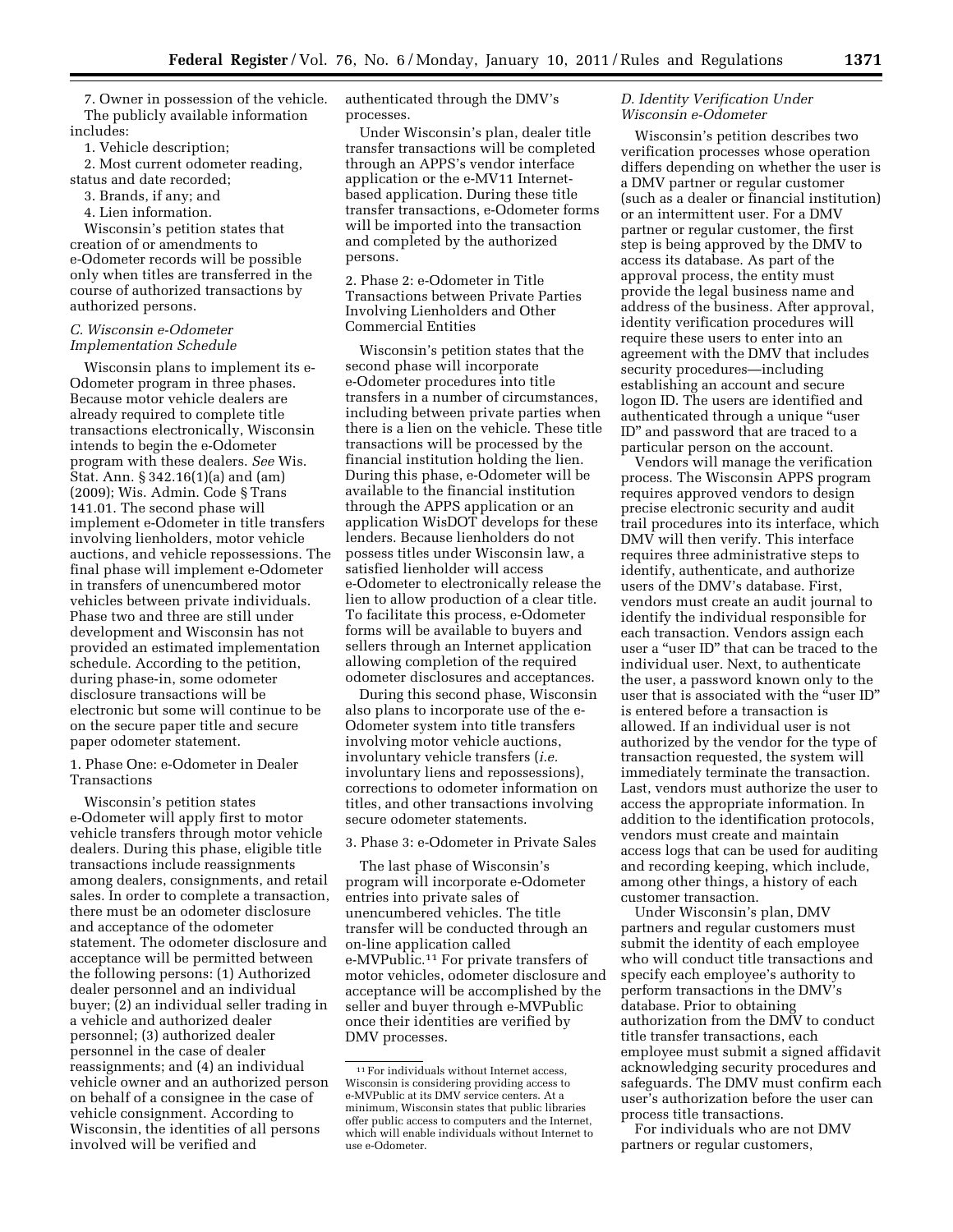Wisconsin will require individuals to establish an electronic signature that can uniquely identify the person. Identity verification begins with the customer entering a minimum of three personal identifiers for the correct customer record in the DMV database. Personal identifiers include name, address, date of birth, product number, Driver License/ID number, and a Federal Employer Identification Number or partial Social Security Number (possibly the last four or five digits).12 After the user inputs the personal identifiers into the system, the system will check DMV customer records and verify that the user is the correct individual or business, and will authorize the customer to update the odometer statement. Once the user is verified, the user can begin the title transaction.

# *E. Odometer Disclosure Under Wisconsin e-Odometer*

Wisconsin's petition states that two parties must engage in an authorized e-Odometer transaction to effectuate the odometer disclosure. In order to conduct the e-Odometer disclosure, each party will access the DMV database by providing information to satisfy the identity verification requirements of the system and the VIN of the vehicle. Under Wisconsin's proposal, a transferor must disclose the odometer reading and brand (actual/not actual/ exceeding odometer limits) and the transferee must accept the odometer reading to allow the transaction to go forward.13 The e-Odometer transaction

 $^{\rm 13}\rm\,W is cosmic$  states that there are a limited number of exceptions under Wisconsin law and e-Odometer to the requirement for two parties to engage in a transaction to update a title. One exception is involuntary transfer of the vehicle through repossession by a financial institution in which the title is issued to the financial institution. This exception is permissible under Federal odometer law because repossession is not a transfer of ownership and does not require an odometer disclosure statement. *See* 49 CFR 580.3. Another exception is when the seller is not available. If the seller is not available, the DMV database permits the transferee to state the odometer reading with a brand of "not actual." If the transferor becomes available to make the disclosure, DMV will change the recorded status to "actual." This exception does not conform to Federal odometer law, which requires an odometer disclosure statement, including the brand, at the time of transfer of ownership. 49 U.S.C. 32705(a)(1); 49 CFR 580.5(a). Federal odometer law does not permit subsequent alterations to the brand as contemplated by Wisconsin. NHTSA believes that permitting such an

will remain in a pending status between the transferor and transferee until each party completes the required actions, *e.g.,* disclosure by the seller and acceptance by the buyer. Once both actions have been accomplished, the e-Odometer record will be secured within DMV's database and become part of the electronic title through the VIN.

To clarify the e-Odometer procedure, Wisconsin provides an exemplar title transaction involving a dealer trade-in. In a vehicle trade-in transaction, the customer (transferor) must bring the paper title to the dealer (transferee) at the time of the transfer. After entering all the required data in the Wisconsin electronic title system and initiating the e-Odometer process, the dealer will then destroy the paper title.14 Under the e-Odometer process, the customer discloses the odometer reading (and brand) and the dealer accepts the odometer reading. The vehicle's odometer reading is then stored in the DMV database and linked virtually to the vehicle's title through the VIN. Upon later sale of the trade-in vehicle, the dealer (as the transferor) must disclose the odometer reading (and brand) and the vehicle buyer (as the transferee) must accept the odometer reading. The dealer and buyer will access e-Odometer at the time of the sale to complete the disclosure and acceptance of the odometer statement, which upon acceptance by the buyer secures the odometer statement in the DMV's database. After the sale of the vehicle is completed, the dealer completes title processing in APPS or e-MV11 by titling the vehicle in the consumer's name, verifying that secure odometer disclosure has been completed. After titling is complete, the updated e-Odometer entry becomes part of the title record. For in-State transactions, a paper title is issued only upon request.

# *F. Wisconsin's Position on Meeting the Purposes of TIMA*

Wisconsin has maintained that its e-Odometer program meets the purposes of TIMA, as described by NHTSA in its Final Determination on the Commonwealth of Virginia's petition for alternate odometer disclosure requirements. *See* 74 FR 643, 647–48 (January 7, 2009).

Wisconsin's petition states that e-Odometer is part of the vehicle's title. Under e-Odometer, the VIN links the

odometer statement to the title record. The system automatically imports e-Odometer into the title transfer transaction process conducted by the transferor and transferee. A title transaction cannot occur unless the odometer disclosure statement is made and accepted. The e-Odometer information is then secured, stored, and becomes visible through the vehicle's electronic title record.

According to the petition, other system requirements provide a significant level of security for the e-Odometer system. First, title transfer cannot occur unless the authorized persons update e-Odometer entries. Second, only those persons authorized to make title transfer transactions (*e.g.,*  authorized dealer personnel or authenticated private owners) are able to make e-Odometer statements. Third, odometer disclosure under the e-Odometer system is only permitted when a title is transferred.15 If a title is required to be printed on a secure title paper, the DMV system will automatically include the odometer disclosure information on the printed title. If a title on secure title paper is used in a vehicle transfer, the odometer information shown on the secure paper title will be entered into the e-Odometer electronic record during the title transfer transaction process and the paper title will be destroyed.

Wisconsin's petition also states that odometer disclosure is a required data input for application for a title and a required output on the title. According to the petition, the odometer disclosure and acceptance is a required input to an electronic title transaction, whether performed through APPS or e-MV11. Although APPS permits odometer disclosure and acceptance at different times, e-Odometer secures the disclosure and acceptance and stores it electronically until the odometer disclosure is imported during title processing.

Wisconsin's petition asserts that e-Odometer provides a level of security against altering, tampering, and counterfeiting equivalent to the odometer statement on a secure paper title. According to Wisconsin, the e-Odometer statement is secured in the DMV database as soon as the transferor electronically discloses and the transferee accepts the odometer reading. After the transferee accepts the odometer disclosure, e-Odometer stores that mileage disclosure, the date, and the names and addresses of the

 $^{\rm 12}$  Wisconsin prohibits nonresidents from applying for a Wisconsin title, except in certain limited exceptions. *See* Wis. Admin. Code § Trans 154.13(2). A nonresident who is eligible to apply for a Wisconsin title will not be considered a DMV partner or regular customer. These nonresidents will be subject to the e-Odometer requirements as long as the vehicle is titled and transferred within Wisconsin.

exception could create a loophole that will be abused.

<sup>14</sup>According to Wisconsin, the dealer's failure to destroy the title subjects the dealer to civil penalties and other sanctions, such as license suspension or removal.

<sup>15</sup>As noted above, there are some exceptions under Wisconsin law.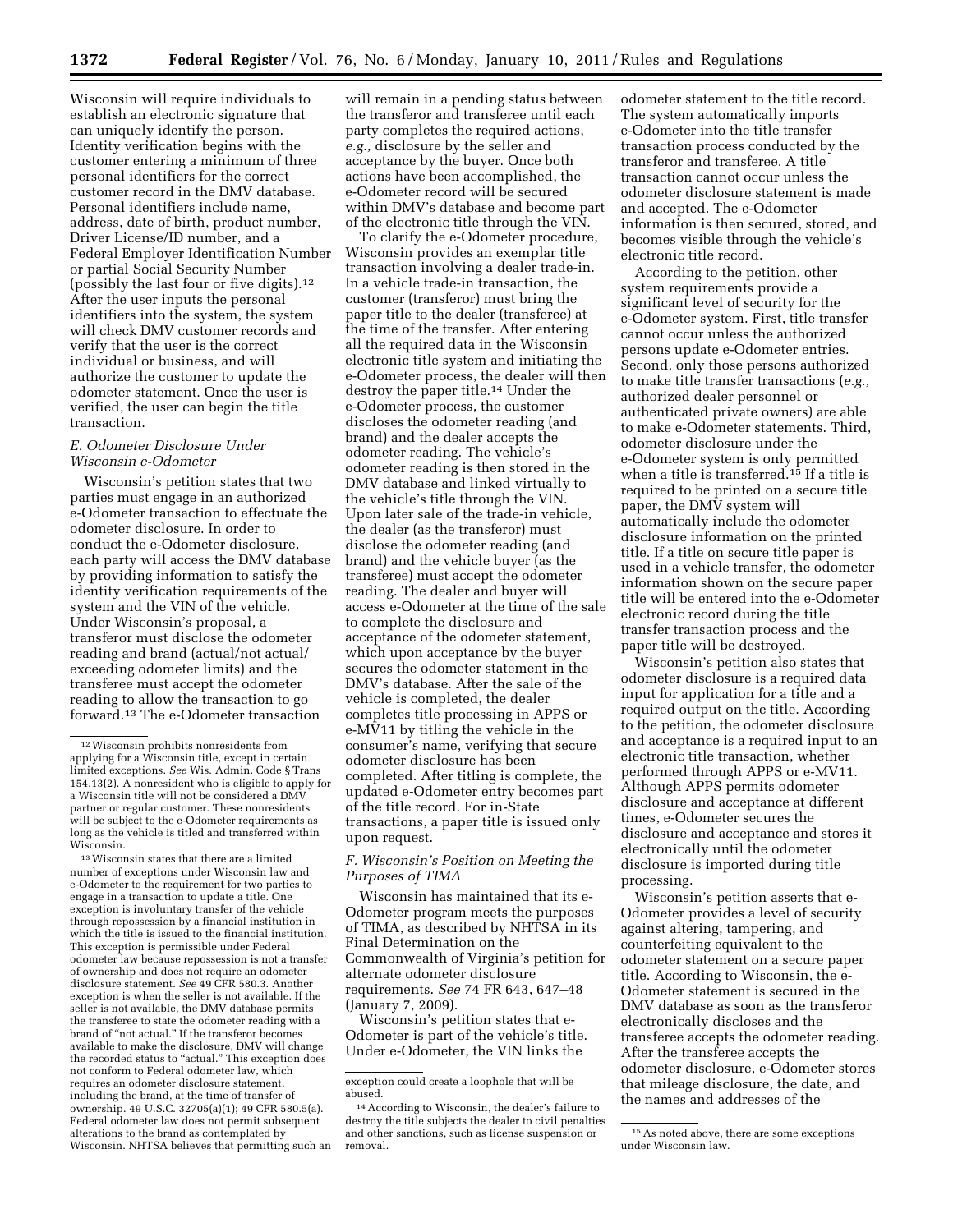transferor and transferee, and will not allow any changes to that entry.

Finally, Wisconsin's petition contends that the authentication and verification of the transferor's and transferee's electronic signatures are readily detectable and reliably traced to the particular individual. Wisconsin states that the DMV has established extensive security procedures for vendors who process vehicle transactions on behalf of the DMV and regularly interact with the DMV, and for individuals and intermittent business customers who wish to make entries in DMV records. Wisconsin's security procedures are governed under Wisconsin statutes, administrative rules, contracts, DMV policy and procedure, and electronic security protocols. DMV Partners and regular business customers will access the e-Odometer system through secure applications that are already in use for vehicle title transactions. Individuals and intermittent business customers will access the e-Odometer system through a secure Internet application. Both applications require information, such as electronic signatures, that can authenticate and verify the users' identity.

### **V. Summary of Public Comments**

NHTSA received comments from two entities: (1) WisDOT; and (2) the American Automotive Leasing Association (AALA). The AALA comments are discussed in section VI below.

WisDOT's comments responded to NHTSA requirements in the Agency's Initial Determination that Wisconsin (1) conform its program to the requirements of Federal odometer law by not permitting the alteration of the brand on an electronic odometer statement when the seller of the vehicle is unavailable at the time of the transfer, or fully explains how this exception complies with the law and its purposes;  $(2)$ permit lessors to retain each odometer disclosure statement they give and receive; and (3) clarify the system's ability to allow lessors to place a different brand on the disclosure statement in those instances where the lessor believes, or has reason to believe, that the statement provided by the lessee is inaccurate. WisDOT submitted comments indicating that it will manage e-odometer disclosure when a seller is unavailable by requiring the buyer to give the odometer reading with a brand of ''not actual,'' and specifying that the "not actual" brand cannot be changed, even if the seller appears later.

While Wisconsin will seek approval of alternate odometer disclosure

requirements for leased vehicle transfers at a later date, its comments addressed NHTSA's concerns about these transfers. Wisconsin indicated that it will create a mandatory system for lessors to retain all odometer statements they receive for the five-year period required by Federal regulations, 49 CFR 580.8(b). Wisconsin also indicated that it will build e-Odometer to facilitate odometer statements by lessors if the lessor believes, or has reason to believe, that the lessee's disclosure does not reflect the actual mileage of the vehicle.

# **VI. NHTSA's Final Determination**

In this part, NHTSA considers the Wisconsin program in light of the purposes of the disclosure required by subsection (d) of section 408 of the Cost Savings Act.16 We also respond to comments.

Under the Cost Savings Act, as amended by TIMA, the standard is that NHTSA ''shall'' approve alternate motor vehicle mileage disclosure requirements submitted by a State unless NHTSA determines that such requirements are not consistent with the purpose of the disclosure required by subsection (d) or (e) as the case may be. The purposes are discussed above, as is the Wisconsin alternate program.

As explained above, one purpose of the disclosures under section 408(d) and (e) of the Cost Savings Act is to assure that the form of the odometer disclosure precludes odometer fraud. NHTSA has determined that Wisconsin's alternate electronic odometer disclosure requirements satisfy this purpose. Under Wisconsin's program, the vehicle's odometer reading must be entered in the course of the title transfer transaction for transfer of title to occur. The reading is disclosed by the transferor and, if valid, accepted by the transferee. Thereafter the odometer disclosure statement will reside as an electronic record in the DMV database and will be linked to the vehicle's title by the VIN. This electronic odometer disclosure is a required element of the transfer and part of the title record in the DMV database. If a hard copy of the title is needed, Wisconsin generates a title with the odometer disclosure statement on the title using a secure printing process. Wisconsin's system will, therefore, have the odometer disclosure as part of the vehicle title as

required by TIMA. Also, Wisconsin's electronic title and odometer system provides an electronic equivalent to TIMA's requirement that the title contain a space for the transferor to disclose the vehicle's mileage. For conventional paper transactions in Wisconsin, hard copies of electronic titles will continue to provide a separate space for owners to execute a proper odometer disclosure in keeping with TIMA and current practice.17

Another purpose of TIMA is to prevent odometer fraud by processes and mechanisms making the disclosure of an odometer mileage on the title a condition for the application for a title and a requirement for the title issued by the State. NHTSA has determined that Wisconsin's title transfer process satisfies this purpose by requiring disclosure and acceptance of odometer information before the transaction can be completed. If the transaction is successful, the DMV's system will create or amend an electronic title and store the linked electronic odometer statement. A new title will not be issued without entry and acceptance of the odometer disclosure. Our Initial Determination raised a question about alteration of the brand. Wisconsin indicated in its petition that, if the seller is not available at the time of transfer of ownership, the DMV database permits the transferee to state the odometer reading with a brand of "not actual." If the transferor later becomes available to make the disclosure and does so, DMV would change the recorded status to "actual." In the Initial Determination, NHTSA stated that a change to the title subsequent to transfer of the vehicle does not conform to Federal odometer law, which requires an odometer disclosure statement, including the brand, to be made at the time of transfer. 75 FR 20965, 20971 (April 22, 2010) (*citing* 49 U.S.C. 32705(a)(1); 49 CFR 580.5(a)). Wisconsin's comments to our Initial Determination indicate that Wisconsin's program will not permit a post-transfer change of the brand. Wisconsin allows the buyer to give the odometer reading a brand of ''not actual'' where not properly completed by the seller, and this brand cannot be changed, even if the seller appears later. The Agency notes that a transferor and/ or transferee cannot incorporate a ''not actual'' brand to the odometer disclosure statement as a matter of course or convenience, but only if the mileage

<sup>16</sup>Since Wisconsin's program does not cover disclosures by power of attorney or transfers involving leased vehicles, the purposes of sections 408(d)(1)(c) and (e) of the Cost Savings Act as amended by TIMA are not germane. Thus, Wisconsin continues to be subject to all Federal requirements that are not based on sections  $408(d)(1)(A)$ , (B), and (2).

<sup>17</sup>Wisconsin notes that paper titles will be produced for title transfer transactions that involve out-of-state parties, such as a vehicle sale to an outof-state dealer or retail purchaser, an auction sale to an out-of-state dealer or a retail consumer in Wisconsin that requests a paper title.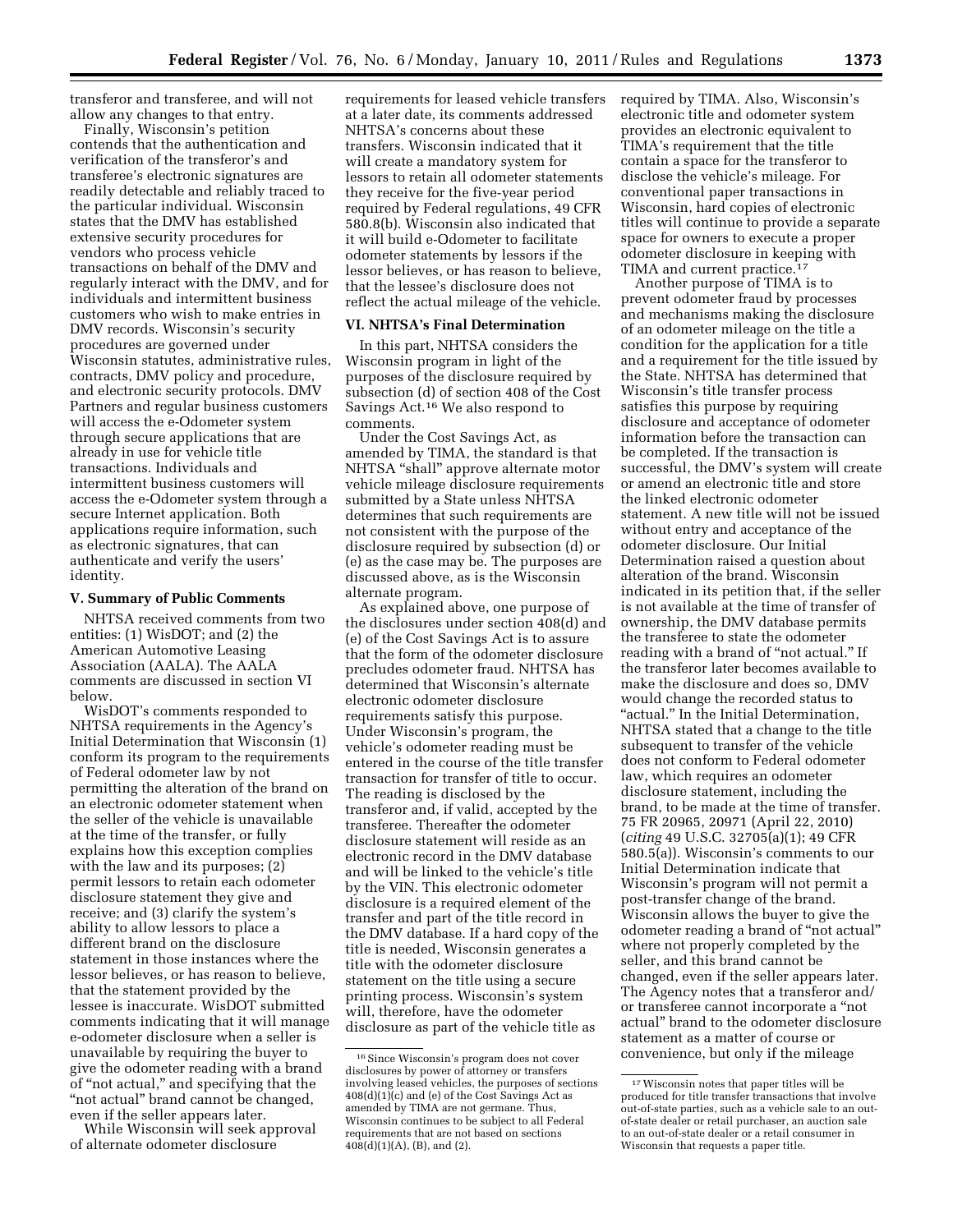indicated on the odometer and on the odometer disclosure statement is inaccurate. 49 U.S.C. 32705(a)(3); 49 CFR 580.5(e)(3). 49 U.S.C. 32705(a)(3).

Another purpose of TIMA is to prevent alterations of disclosures on titles and to preclude counterfeit titles through secure processes. The agency has determined that Wisconsin's electronic disclosure requirements are as secure as current paper titles. Wisconsin's electronic odometer statement is disclosed by the transferor and accepted by the transferee, and thereafter stored in a secure DMV database system. When the State maintains the e-Odometer database with appropriate levels of security, electronic recording of odometer readings and disclosures will be maintained in a way in which alteration is unlikely. The odometer reading, which will be linked to the electronic title record by the VIN, cannot be altered except when it is updated during the title transfer process by authorized users. On subsequent title transfers, the transferor and transferee will have to complete the odometer disclosure and acceptance for the transaction to be completed.

When fully implemented, all subsequent title transfers will be performed through the APPS or e-MV11, or other secure on-line process. Each time an on-line title transfer occurs, the DMV database system stores the electronic version of the odometer statement. The DMV will issue a paper title only when necessary, *e.g.,* title transfer transactions that involve out-of-State parties. Since the title and odometer statement remain in electronic form under State care and custody, the likelihood of an individual altering, tampering or counterfeiting the title or odometer statement is significantly decreased. These electronic records will be maintained in a secure environment and any unauthorized access will be detected by the system. Moreover, under Wisconsin law, the electronic title record is the official and controlling title. If a conflict exists between the electronic title and a paper title, the paper title is void.

Another purpose of TIMA is to create a record of the mileage on vehicles and a paper trail. The underlying purposes of this record trail are to enable consumers to be better informed and provide a mechanism through which odometer tampering can be traced and violators prosecuted. In NHTSA's view, the proposed Wisconsin's electronic title transfer system will create a scheme of records, equivalent to the current "paper trail," that assists law enforcement in identifying and prosecuting odometer fraud. Under the

Wisconsin program, creation of a paper trail starts with the requirement for certain DMV customers to process title transactions through the APPS program. Under APPS, a DMV customer must sign a written agreement with the DMV that includes security procedures, an account, and a secure logon ID. DMV customers also must provide the DMV with the names of the individuals authorized to conduct transactions in APPS. These individuals are issued a secure logon ID and password that can be traced by the DMV to their transactions. In addition, APPS vendors must create security protocols that include an audit journal that can identify each person responsible for each title transaction. Vendors must also provide the DMV with a daily report detailing all security violations. Furthermore, Wisconsin requires motor vehicle dealers to retain copies of electronic titles for motor vehicles owned and offered for sale and odometer statements received and given for a period of 5 years.18

For individuals not using APPS, the identity verification procedures require the establishment of electronic signatures of the parties. Due to the system's procedures for validating and authenticating the electronic signature of each individual through DMV's database, the electronic signatures of the transferor and transferee are reliable, readily detectable and can easily be linked to particular individuals.19 Because the electronic signature consists of data elements such as the name, address, date of birth, product number, driver license or identification card number, and a Federal Employer Identification Number or the last four or five digits of the individual's Social Security number, Wisconsin's e-Odometer system can validate and authenticate individual electronic signatures. This authentication process also allows Wisconsin to trace the individuals involved in the transaction. This capacity maintains the purposes of creating a paper trail since the Wisconsin system will have a history of each vehicle's title transfer and

odometer disclosure. These electronic records will create the electronic equivalent to a paper based system that will be readily available to law enforcement.

TIMA's overall purpose is to protect consumers by assuring that they receive valid odometer disclosures representing a vehicle's actual mileage at the time of transfer. Here, the alternate disclosure requirements of Wisconsin's program include characteristics that will assure that representations of a vehicle's actual mileage will be as valid as those found in current paper title transfers. Identity authentication, maintenance in a secure electronic environment, and transferee verification of the mileage data reported by the transferor all help to ensure valid disclosures. In addition, by providing rapid access to records of past transfers and by maintaining audit logs of each and every title transfer transaction, the Wisconsin program could potentially provide a superior deterrent to odometer fraud. Furthermore, Wisconsin's program offers the public the opportunity to view the most recent odometer reading and date of that reading through an Internet application. A prospective purchaser can access the public e-Odometer information to assess a vehicle's true value by comparing the vehicle's current odometer reading to the electronic record stored with the DMV.

As discussed above, NHTSA has not approved Wisconsin's plan insofar as it concerns leased vehicles. That program is under development. We recognize that while, in general, the AALA supported the Wisconsin petition, in its comments to the Initial Determination the AALA raised several concerns. The organization stated that Wisconsin's program should address interstate transactions. The AALA's comments also contended that requiring lessors to retain lessee odometer statements is unnecessary since these statements will be retained in Wisconsin's e-Odometer system. The AALA further contended that lessees should be allowed to fill out odometer statements electronically and that the Secretary should make clear that this practice is allowed. In the AALA's view, lessors should also be able to electronically submit their own odometer value when a lessee does not submit an odometer statement and the lessor is confident that it can provide a valid odometer reading. The AALA also requested that Wisconsin's system allow lessors to issue odometer statements that will be verified by purchasers to account for any miles accrued during the resale process. The organization added that lessors should be allowed to issue disclosure statements where

<sup>18</sup>Wisconsin indicates that its e-Odometer system will permit motor vehicle dealers the ability to retain copies of all odometer disclosure statements

<sup>&</sup>lt;sup>19</sup>Electronic signatures are generally valid under applicable law. Congress recognized the growing importance of electronic signatures in interstate commerce when it enacted the Electronic Signatures in Global and National Commerce Act (E-Sign). *See* Public Law 106–229, 114 Stat. 464 (2000). E-Sign established a general rule of validity for electronic records and electronic signatures. 15 U.S.C. 7001. It also encourages the use of electronic signatures in commerce, both in private transactions and transactions involving the Federal government. 15 U.S.C. 7031(a).